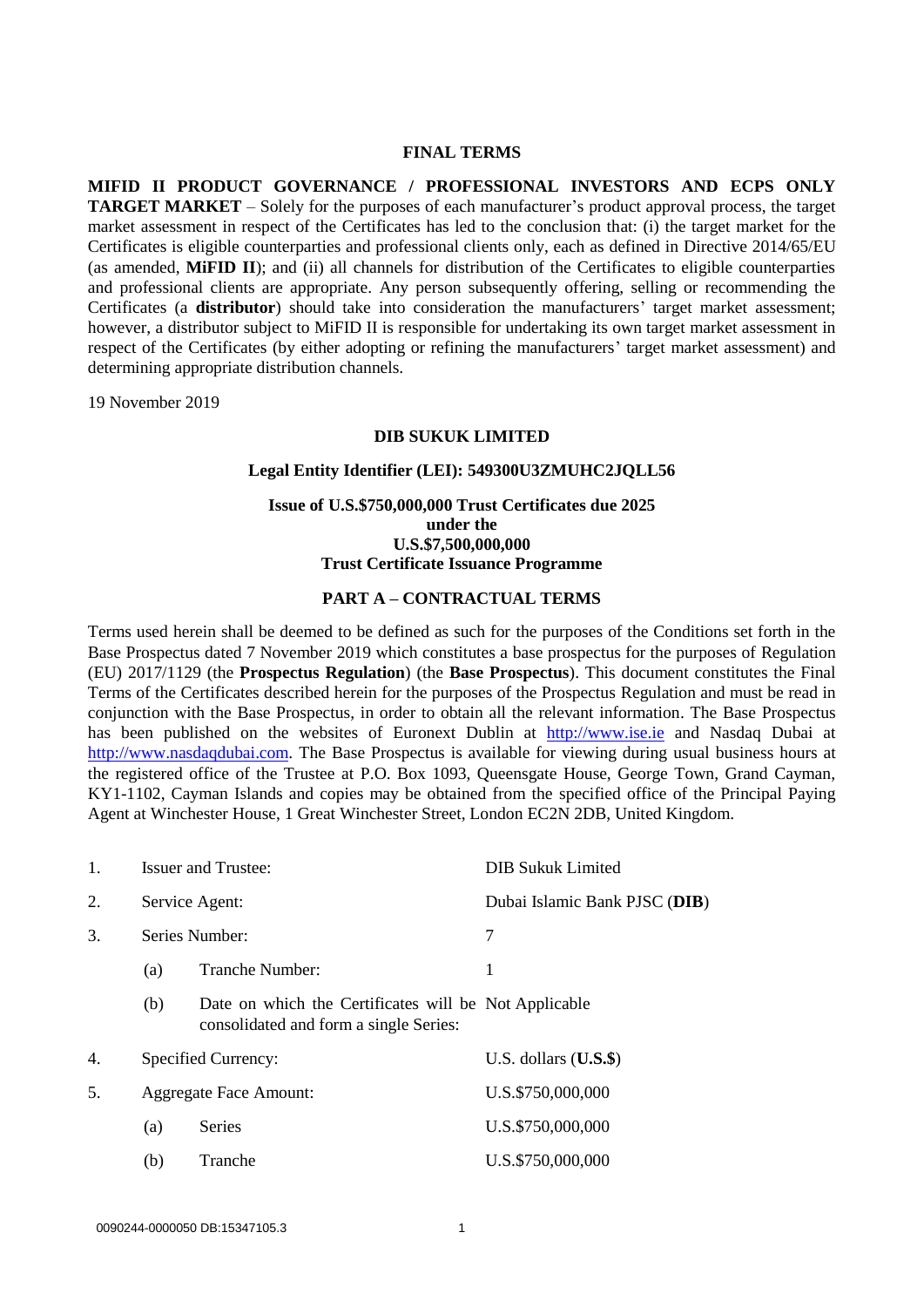| 6.  | <b>Issue Price:</b> |                                                                                                                                                                          | 99.752 per cent. of the Aggregate Face Amount                                                                                                                                              |  |
|-----|---------------------|--------------------------------------------------------------------------------------------------------------------------------------------------------------------------|--------------------------------------------------------------------------------------------------------------------------------------------------------------------------------------------|--|
| 7.  | (a)                 | <b>Specified Denominations:</b>                                                                                                                                          | U.S.\$200,000 and integral multiples of U.S.\$1,000<br>in excess thereof                                                                                                                   |  |
|     | (b)                 | Calculation Amount (in relation to the U.S.\$1,000<br>calculation of the Periodic Distribution<br>Amount whilst the Certificates are in<br>global form, see Conditions): |                                                                                                                                                                                            |  |
| 8.  | (a)                 | <b>Issue Date:</b>                                                                                                                                                       | 20 November 2019                                                                                                                                                                           |  |
|     | (b)                 | <b>Return Accrual Commencement Date:</b>                                                                                                                                 | <b>Issue Date</b>                                                                                                                                                                          |  |
| 9.  |                     | <b>Scheduled Dissolution Date:</b>                                                                                                                                       | 20 February 2025                                                                                                                                                                           |  |
| 10. |                     | Periodic Distribution Amount Basis:                                                                                                                                      | 2.950 per cent. Fixed Periodic Distribution<br>Amount(see paragraph 17 below)                                                                                                              |  |
| 11. |                     | <b>Dissolution Basis:</b>                                                                                                                                                | Subject to any purchase and cancellation or early<br>redemption, the Certificates will be redeemed on<br>the Scheduled Dissolution Date at 100 per cent. of<br>their Aggregate Face Amount |  |
| 12. |                     | Change of Periodic Distribution Basis:                                                                                                                                   | Not Applicable                                                                                                                                                                             |  |
| 13. |                     | Put/Call Options:                                                                                                                                                        | Not Applicable                                                                                                                                                                             |  |
| 14. | Status:             |                                                                                                                                                                          | Unsubordinated                                                                                                                                                                             |  |
| 15. | Certificates:       | Date of Trustee's board approval and date of<br>DIB's board approval for issuance of                                                                                     | November 2019 and<br>15<br>October<br>2019,<br>18<br>respectively                                                                                                                          |  |

# **PROVISIONS RELATING TO PERIODIC DISTRIBUTIONS PAYABLE**

| 16. |                                                | Notice periods for Condition 10.2: | Minimum period: 30 days<br>Maximum period: 60 days                                                                                                                                                                                                                                           |
|-----|------------------------------------------------|------------------------------------|----------------------------------------------------------------------------------------------------------------------------------------------------------------------------------------------------------------------------------------------------------------------------------------------|
| 17. | <b>Fixed Periodic Distribution Provisions:</b> |                                    | Applicable                                                                                                                                                                                                                                                                                   |
|     | (a)                                            | Rate:                              | 2.950 per cent. per annum payable semi-annually<br>in arrear on each Periodic Distribution Date                                                                                                                                                                                              |
|     | (b)                                            | Periodic Distribution Dates:       | 20 February and 20 August in each year up to and<br>including the Scheduled Dissolution Date.                                                                                                                                                                                                |
|     |                                                |                                    | There will be a short first return accumulation<br>period (the Short First Return Accumulation<br><b>Period</b> ) in respect of the period from (and<br>including) the Return Accrual Commencement<br>Date to (but excluding) the Periodic Distribution<br>Date falling on 20 February 2020. |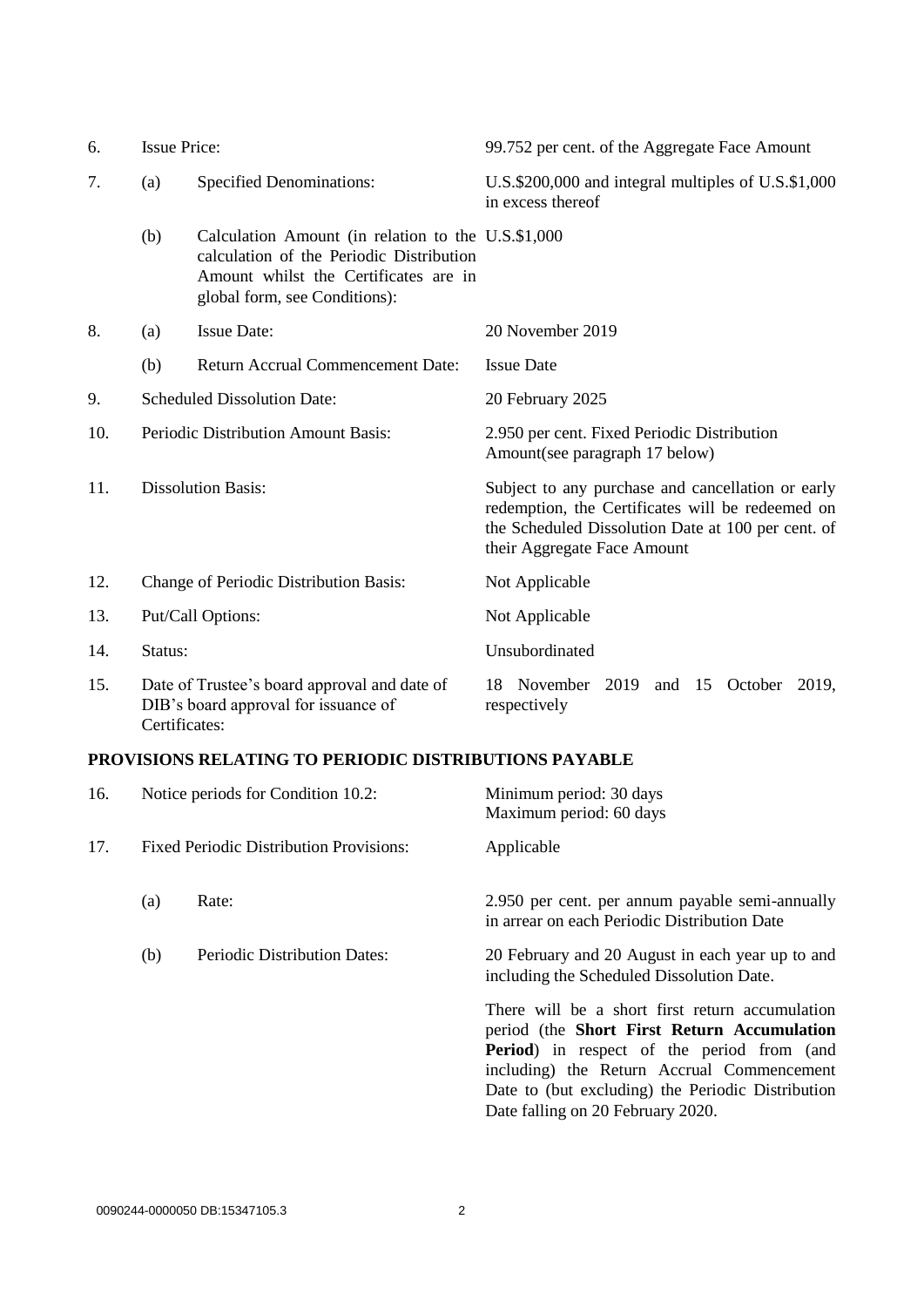|                                    | (c) | global<br>form,<br>Certificates<br>in<br>Conditions):                                             | Fixed Amount(s) for Certificates in U.S.\$14.750 per Calculation Amount other than in<br>definitive form (and in relation to respect of the Short First Return Accumulation<br>see Period                                                                 |
|------------------------------------|-----|---------------------------------------------------------------------------------------------------|-----------------------------------------------------------------------------------------------------------------------------------------------------------------------------------------------------------------------------------------------------------|
|                                    | (d) | form,<br>global<br>Certificates<br>in<br>Conditions):                                             | Broken Amount(s) for Certificates in In respect of the Short First Return Accumulation<br>definitive form (and in relation to Period, U.S.\$7.375 per Calculation Amount,<br>see payable on the Periodic Distribution Date falling<br>on 20 February 2020 |
|                                    | (e) | Day Count Fraction:                                                                               | 30/360                                                                                                                                                                                                                                                    |
|                                    | (f) | Determination Date(s):                                                                            | Not Applicable                                                                                                                                                                                                                                            |
|                                    | (g) | Business Day Convention (for the Following Business Day Convention<br>purposes of Condition 6.3): |                                                                                                                                                                                                                                                           |
| 18.                                |     | Floating Periodic Distribution Provisions:                                                        | Not Applicable                                                                                                                                                                                                                                            |
| PROVISIONS RELATING TO DISSOLUTION |     |                                                                                                   |                                                                                                                                                                                                                                                           |
| 19.                                |     | <b>Optional Dissolution (Call):</b>                                                               | Not Applicable                                                                                                                                                                                                                                            |
| 20.                                |     | Certificateholder Put Option:                                                                     | Not Applicable                                                                                                                                                                                                                                            |
| 21.                                |     | <b>Final Dissolution Amount:</b>                                                                  | U.S.\$1,000 per Calculation Amount                                                                                                                                                                                                                        |
| 22.                                |     | Early Dissolution Amount (Tax):                                                                   | U.S.\$1,000 per Calculation Amount                                                                                                                                                                                                                        |
| 23.                                |     | Dissolution Amount pursuant to Condition 14:                                                      | U.S.\$1,000 per Calculation Amount                                                                                                                                                                                                                        |

## **GENERAL PROVISIONS APPLICABLE TO THE CERTIFICATES**

| 24. | Form of Certificates:                  | Global Certificate exchangeable for Certificates in<br>definitive registered form in the limited<br>circumstances specified in the Global Certificate |
|-----|----------------------------------------|-------------------------------------------------------------------------------------------------------------------------------------------------------|
| 25. | <b>Additional Financial Centres:</b>   | Not Applicable                                                                                                                                        |
| 26. | <b>Details of Transaction Account:</b> | DIB Sukuk Limited Transaction Account No:<br>GB63DEUT40508120271107 with Deutsche Bank<br>AG, London Branch for Series No.: 7                         |

# **THIRD PARTY INFORMATION**

Not Applicable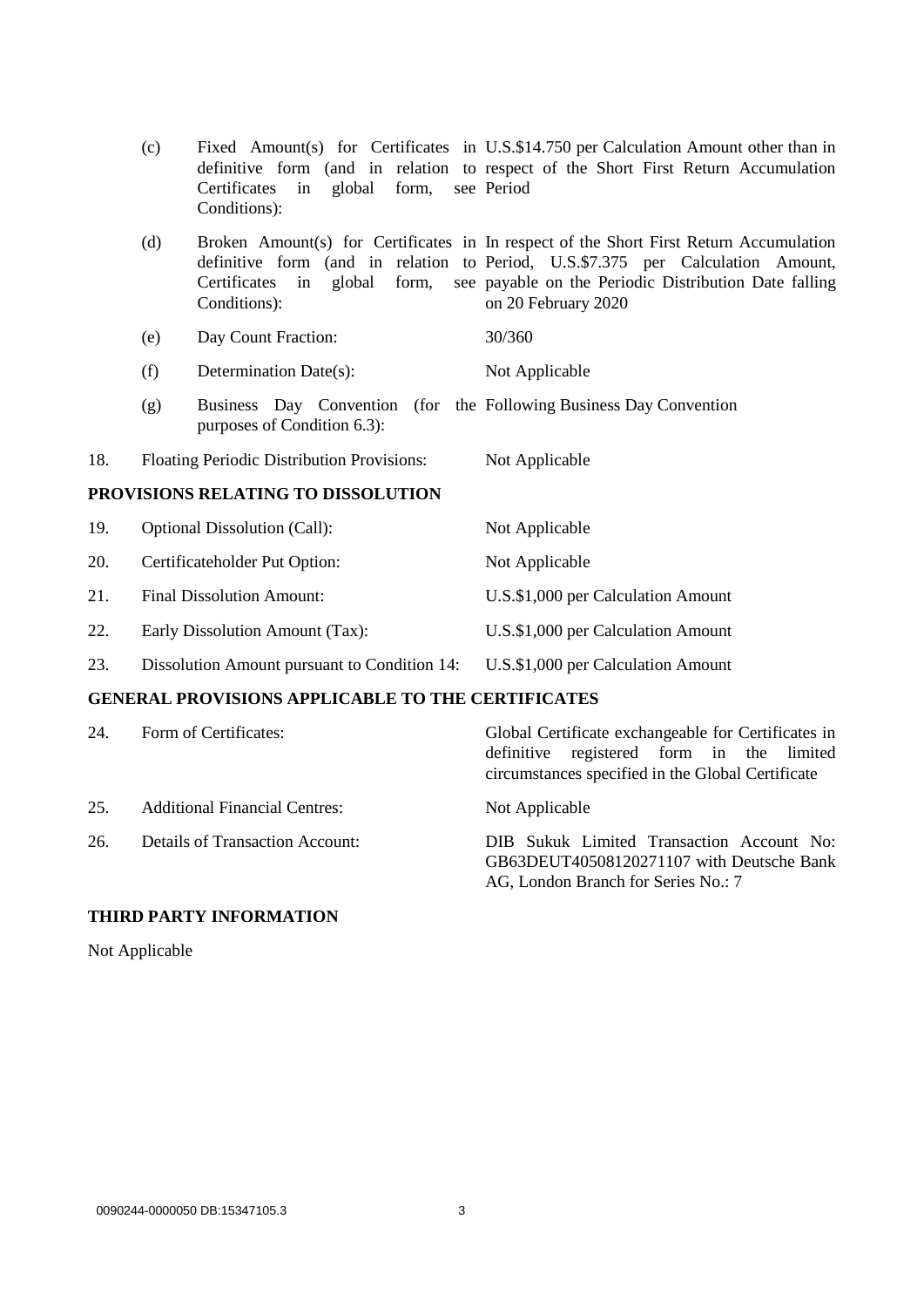Signed on behalf of

DIB SUKUK LIMITED By: World Nellsell

Duly authorised Signed on behalf of

**DUBAI ISLAMIC BANK PJSC** 

Duly authorised

Duly authorised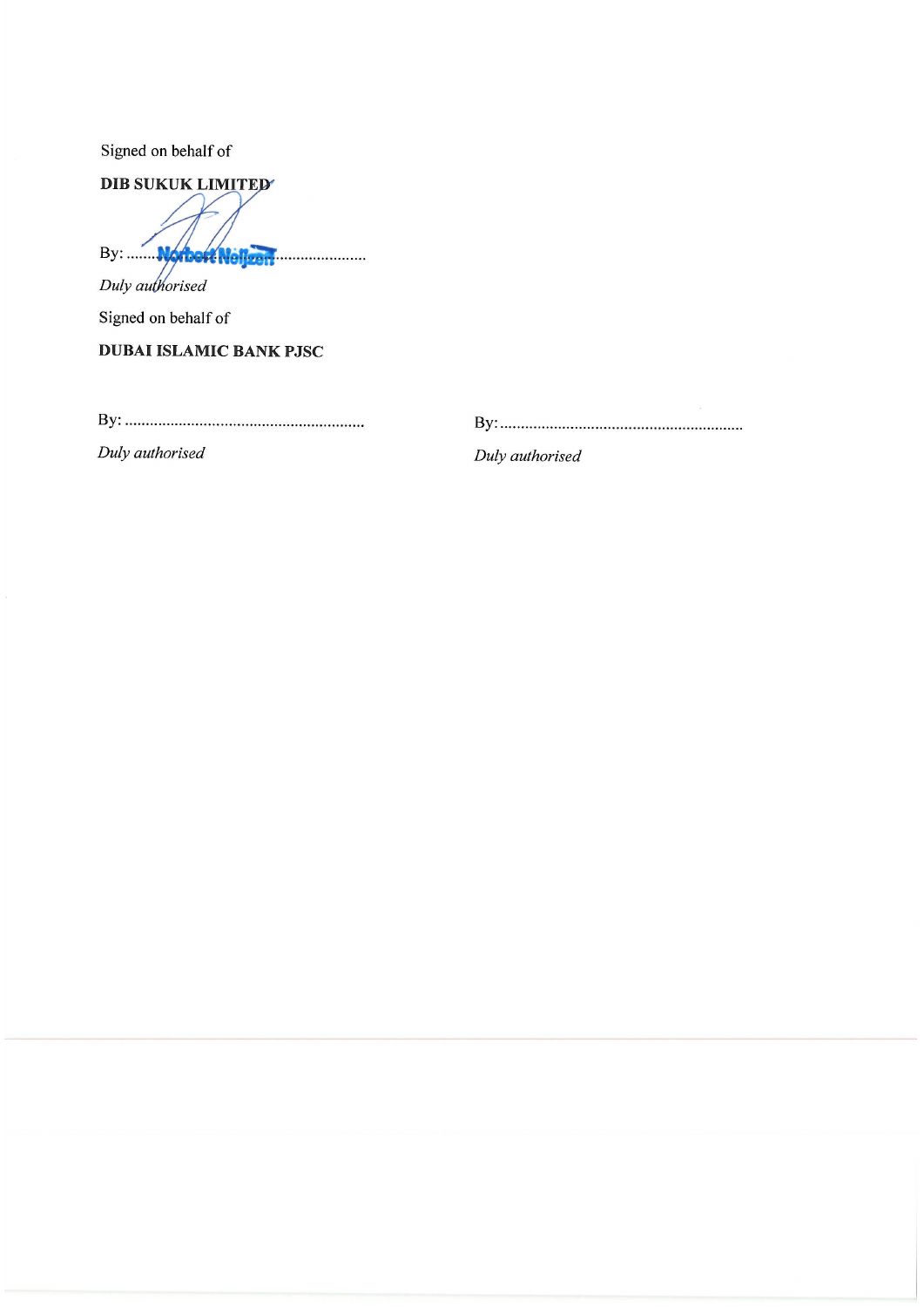Signed on behalf of

**DIB SUKUK LIMITED** 

Duly authorised

Signed on behalf of

**DUBALISLAMIC BANK PJSC** 

leen  $By: ...$  $\sim$ Duly *duthorised* 



 $By:$ . . . . . . . . . .

Duly authorised

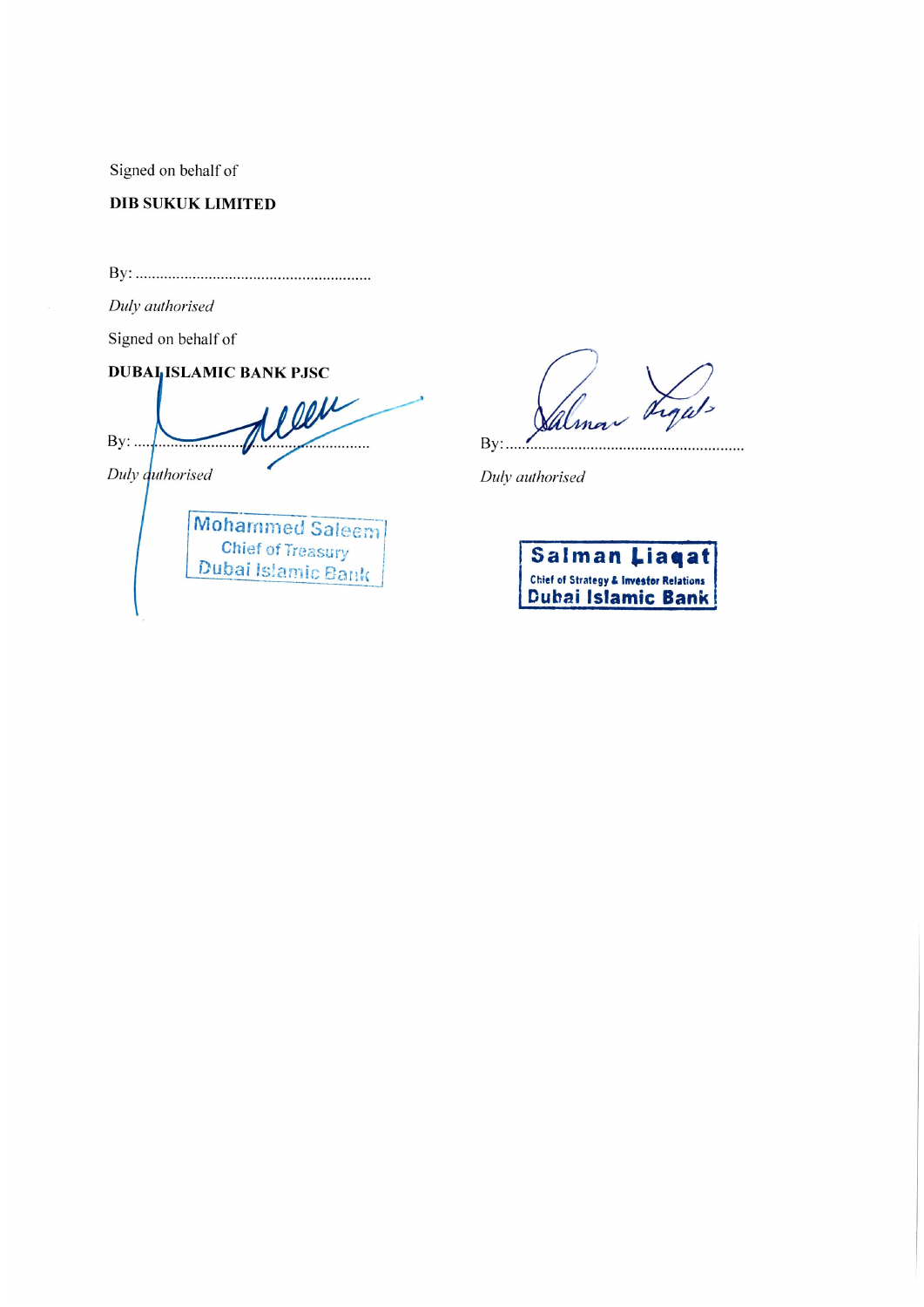### **PART B – OTHER INFORMATION**

## 1. **LISTING AND ADMISSION TO TRADING**

(i) Listing and admission to trading: Application has been made by the Trustee (or on its behalf) for the Certificates to be (i) admitted to trading on Euronext Dublin's regulated market and to be listed on the official list of Euronext Dublin and (ii) admitted to trading on Nasdaq Dubai and admitted to listing on the Official List maintained by the Dubai Financial Services Authority, in each case, with effect from 20 November 2019. (ii) Estimate of total expenses related to admission to trading: Euronext Dublin: €1,000 Nasdaq Dubai: U.S.\$2,100

### 2. **RATINGS**

Ratings: The Certificates to be issued are expected to be rated:

Fitch Ratings Limited (**Fitch**): A

Moody's Investors Service Cyprus Ltd. (**Moody's**): A3

Each of Fitch and Moody's is established in the European Union and is registered under Regulation (EC) No. 1060/2009 (as amended).

### 3. **INTERESTS OF NATURAL AND LEGAL PERSONS INVOLVED IN THE ISSUE**

Save for any fees payable to the Managers, so far as each of the Trustee and DIB is aware, no person involved in the issue of the Certificates has an interest material to the offer. The Managers and their affiliates have engaged, and may in the future engage, in investment banking and/or commercial banking transactions with, and may perform other services for, the Trustee and the DIB and their affiliates in the ordinary course of business.

### 4. **PROFIT OR RETURN**

|    |      | Indication of profit or return:   | 3.002 per cent. per annum                                                                                                                       |
|----|------|-----------------------------------|-------------------------------------------------------------------------------------------------------------------------------------------------|
|    |      |                                   | The profit or return is calculated at the Issue<br>Date on the basis of the Issue Price. It is not<br>an indication of future profit or return. |
| 5. |      | <b>USE OF PROCEEDS</b>            |                                                                                                                                                 |
|    | (i)  | Use of proceeds:                  | See "Use of Proceeds" in the Base<br>Prospectus                                                                                                 |
|    | (ii) | Estimated amount of net proceeds: | U.S.\$747,140,000                                                                                                                               |
| б. |      | <b>OPERATIONAL INFORMATION</b>    |                                                                                                                                                 |
|    | (i)  | ISIN:                             | XS2078677213                                                                                                                                    |